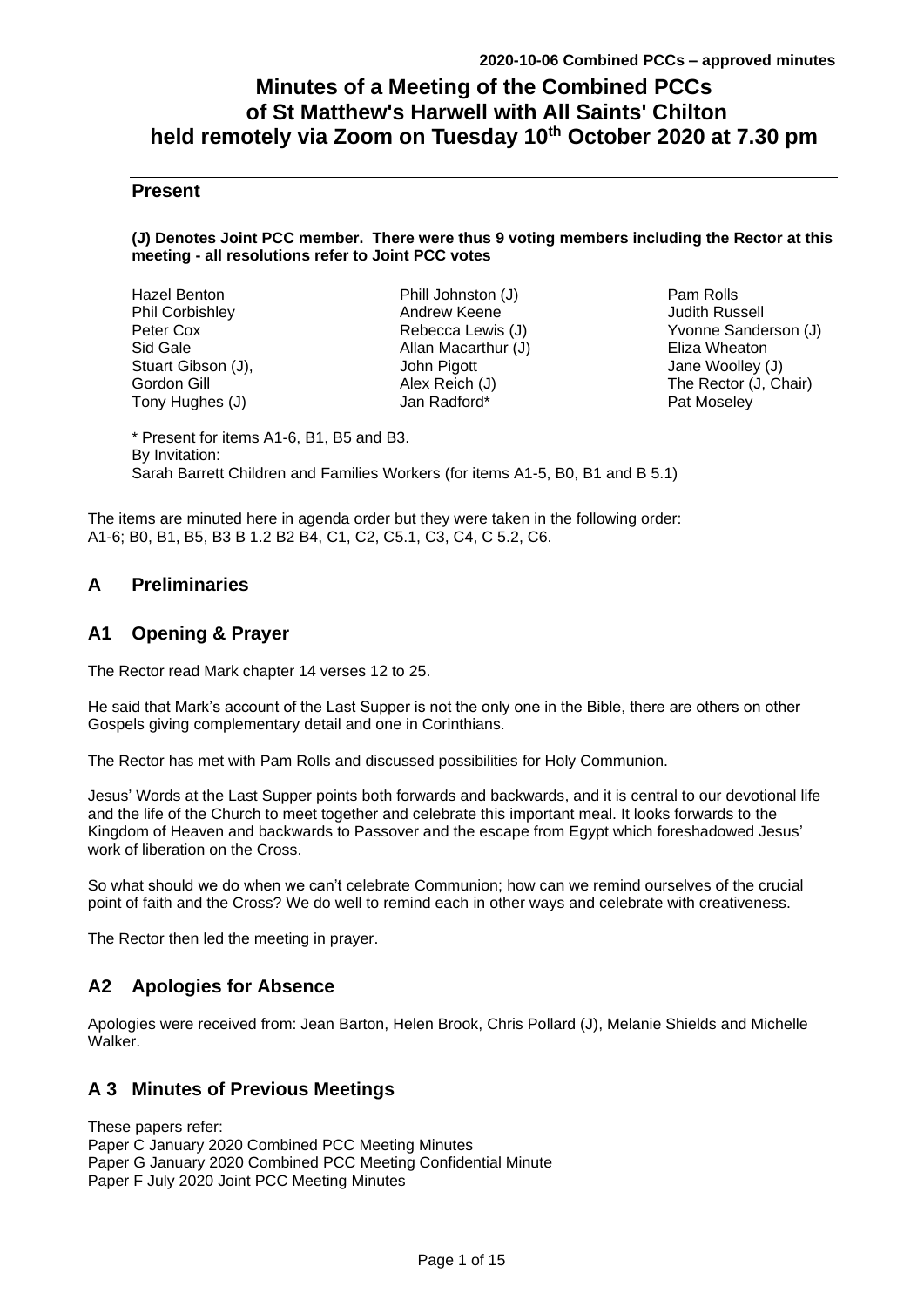#### There were no corrections. **The minutes were all approved.**

As this meeting was held on line, the minutes will be signed by the Secretaries and Rector in due course.

# **A4 Actions / Matters arising**

Paper X refers, reproduced here:

### **STATUS OF ACTIONS AND MATTERS ARISING AS OF 6th OCTOBER 2020**

#### **FROM OCTOBER 2018 MEETING:**

#### **ITEM B 5 Worship Services**

**Action:** Combined PCC Secretary to add "Review of Worship Services" to October 2019 Agenda **Status:** Added to October 2020 Agenda

#### **FROM APRIL 2019 MEETING:**

**ITEM B 2.4.3 Didcot Emergency Foodbank Heading 2: Response to Emergency Appeals Action:** World Mission Group to consider giving to disaster appeals, and restricted giving to World Mission **Status**: Defer to January 2021

# **FROM THE JULY 2019 MEETING**

**ITEM B 2.4.2. CAP Centre**

**Action:** Rector to circulate CAP Centre Accounts **Status:** Not yet done **Action:** Rector to discuss SOFEA Oxford with Liz Roberts and Sue Bright **Status:** Not yet done

#### **ITEM B 4.2 Proposed Albania Partnership**

**Action:** World Mission Group to submit a paper on the proposal to support the Mission in Shkoze to the October Combined PCC meeting **Status**: Added to October 2020 Agenda

#### **ITEM C 1.3 Annual Re-Adoption of Data Protection Policy**

**Action:** Rector and Church Administrator to adapt policy in discussion with Chris Pollard. **Status:** to be deferred.

### **FROM JANUARY 2020 MEETING:**

#### **ITEM B0 2020 Vision**

**Action:** Jonathan Mobey to arrange and publicise the wider church membership input sessions for the 2020 vision **Status**: Completed

#### **ITEM B 2.3 Baptisms, Weddings and Funerals**

**Action:** Jonathan Mobey to check the number of interment of ashes in Chilton in 2019 **Status:** Data checked and revised report produced as paper A for October 2020 meeting **– Action closed.**

#### **ITEM C 2.1 Fundraising strategy**

**Action**: Jonathan Mobey agreed to co-ordinate the following approaches:

### **CAP**

Audiences: Congregations of both parishes plus wider community

Timing: Wider community - January. Congregations – around the CAP celebration service in March **Roof repairs at St Matthew's**

Audiences: Wider community plus Friends of St Matthew's in the USA plus St Matthew's congregation Timing: Wait until there is a clear decision about whether we can use a lead substitute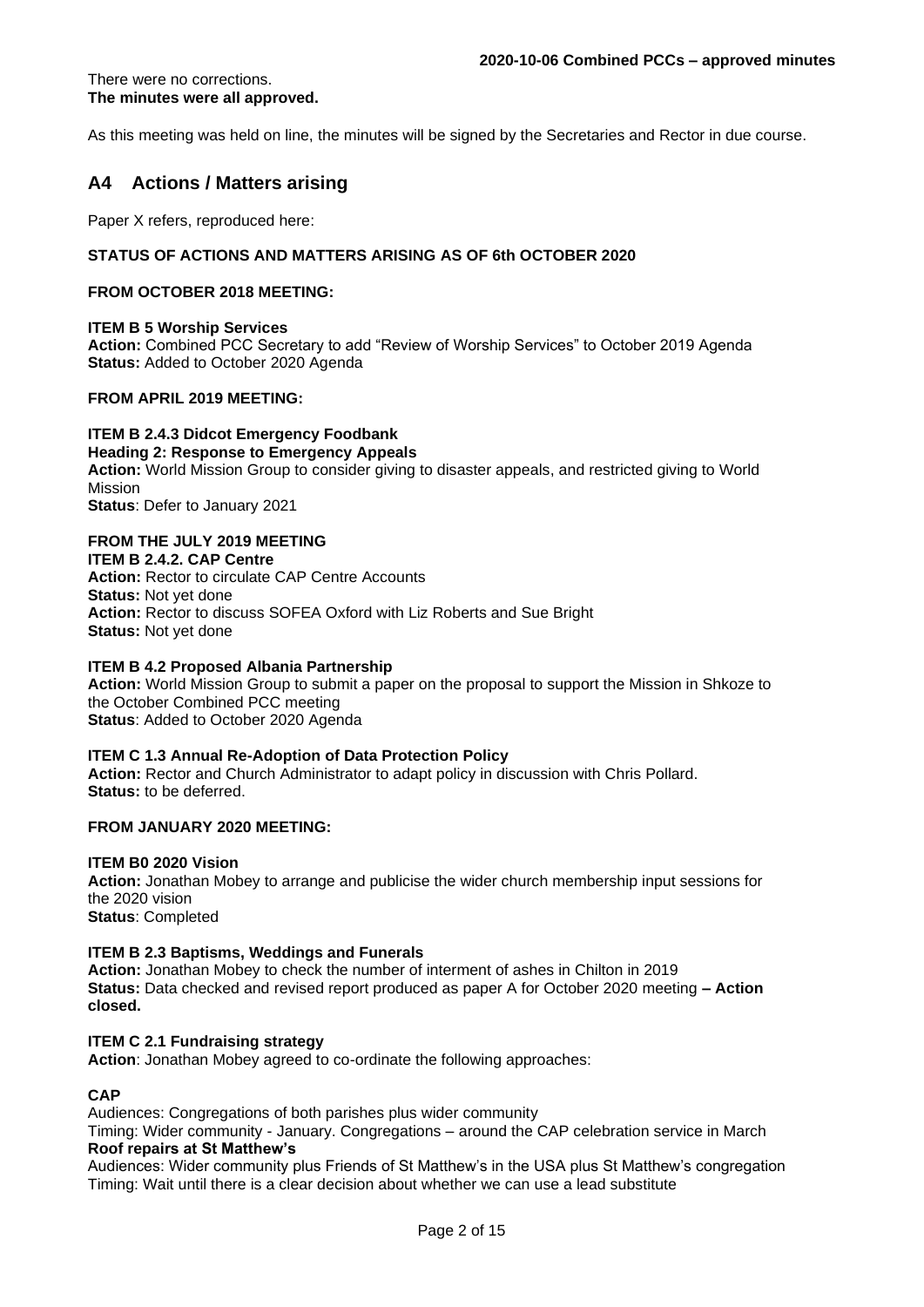# **C&FW contract**

Audiences: Congregations of both parishes Timing: Existing donors – January; See what the shortfall is. Then appeal to wider congregations if necessary in April/May

#### **General giving**

Audiences: Congregations of both parishes Timing: Incorporate gentle references into services. Presentation by Treasurers in run up to Annual Meetings. Review in the autumn Status: Revised plans; Giving Day proposed 25 October 2020

### **FROM JULY 2020 JOINT PCC MEETING:**

**No formal actions listed.**

**ITEM 1 Gathered Worship Services Status** Added to October 2020 Agenda

**Action:** PCC Resolution needed? **Status:** To be investigated and if necessary, brought to JPCC

**ITEM 2 Opening the Churches for Private Prayer**

**Status:** Updated in September 2020 Individual PCC Meetings

**ITEM 3 Bell Ringing** Updated in September 2020 Individual PCC Meetings

**ITEM 4 Holiday Club** Update in CFW Item

**ITEM 5 Collaborative Youth, Children and Families Work** Added to October 2020 Agenda

There were no further updates comments on these items at this meeting.

# **A 5 Annual Schedule Items**

# **A 5.1 Staffing Review**

No report or comments - See also item B1.2

# **A 5.2 Annual Agenda Setting and Meeting Dates.**

Jane Woolley and the Rector said that there are items which need to be considered annually, that are spread across the Combined and Individual meetings during the year, for example Safeguarding is on the April CPCC meeting agenda and Staffing Review is on the July CPCC meeting agenda, though this year these meetings were cancelled and these were items carried forward to tonight's meeting. Similarly, Health and Safety is on the agenda for the September Individual PCC meetings.

Jane Woolley said that she will prepare a proposed schedule of meeting dates and items for consideration at the start of the November PCC meetings. The Rector said that we would need to bear in mind Easter and required dates for the Annual Parochial Church Meetings. The General Synod has extended the deadline for holding the APCMs to June for 2021, due to a possible clash with Easter and the ongoing situation with the Covid-19 pandemic.

**ACTION: Jane Woolley to compose a schedule for the Joint section of the November Individual PCC meetings.**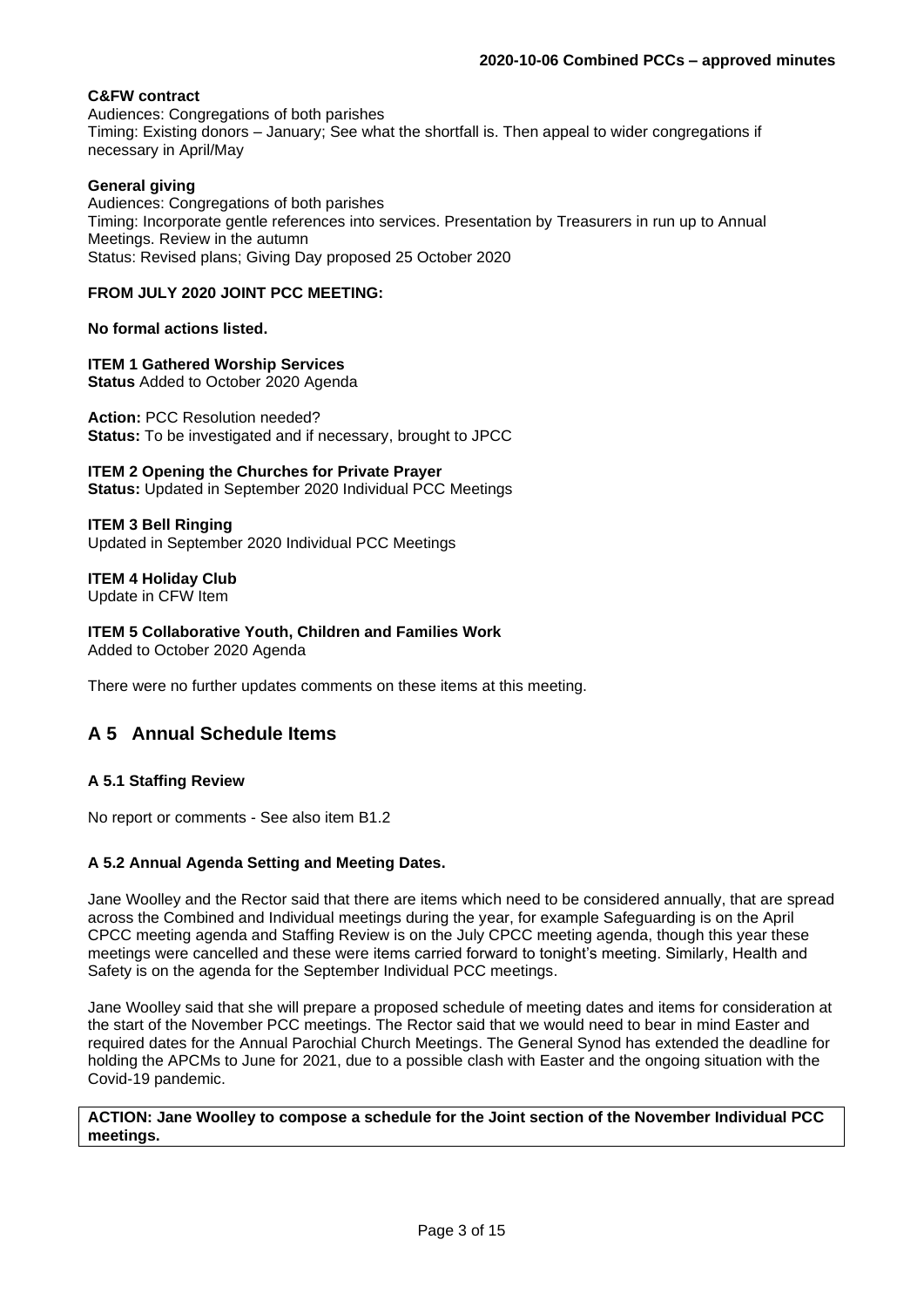# **A6 Other Joint Issues**

There were none.

# **B Mission Strands**

# **B 0 2020 Vision**

# **Discerning a Mission and Priorities**

#### **B 0.1 PCC and SLT Away Day and B 0.2 Lead Academy Update**

The Rector reported that there is a process and they are using the Parish Planning toolkit at SLT meetings and at the Awayday.

There have been a couple of Lead Academy meetings, most recently last week. Attendees included the Children and Families Workers and Church Administrator, also Allan Macarthur as Churchwarden, and Judith Russell as Church Warden-elect. There were lots of ideas and encouragement.

The process of developing a Vision is ongoing, but the world has changed so much recently, it is difficult to know how to progress this. We are operating to quite a short-term schedule at the moment, with a few longterm items still ongoing.

The Rector asked if we should include more visionary-type long term activities or continue to deal with the short-term issues.

Discussion ensued including:

- There is not the time to consider long-term objectives as so much discussion has to take place regularly due to new guidance being issued and changes quickly made. There are a number of practical issues too. A number of PCC members agreed.
- The Rector said that we have been forced to experiment and innovate in order not to lose people should we keep priorities as well such as the vision?
- We need to keep in touch with all in the congregations and community, as many people do not attend the Sunday Evening gathered services and can't see the online weekly services. The Rector said that this will be discussed further under Pastoral Care (item B3).
- There are some opportunities for mission at the moment which link back to the vision. Once we start to come out of the pandemic, it would be good to look back at what we have learnt. We have been forced to do things earlier than we thought and there have been a lot of opportunities.
- There have been a lot of new connections made which we should continue.

The Rector proposed that we continue forward making the most of any opportunities for outreach, consolidating the current flock and reaching out beyond. **No Objections.**

There will be no awaydays in the near future. This will be kept under review.

# **B 1 Children, Youth and Families**

# **B 1.1 Update and Plans**

These Papers refer:

Paper E: Report on activities including Kids Church and Pebbles Family Service on Sundays, Fledgelings, and Keeping in Touch – all held via internet. Plans for the future including in-person activities: two Fledgelings weekday sessions, and Pebbles Family Service and a new Family Sunday Service on alternate weeks on Sunday Mornings.

Paper K: Harwell and Chilton Churches Holiday Club 2020 report: attendance, activities undertaken and feedback.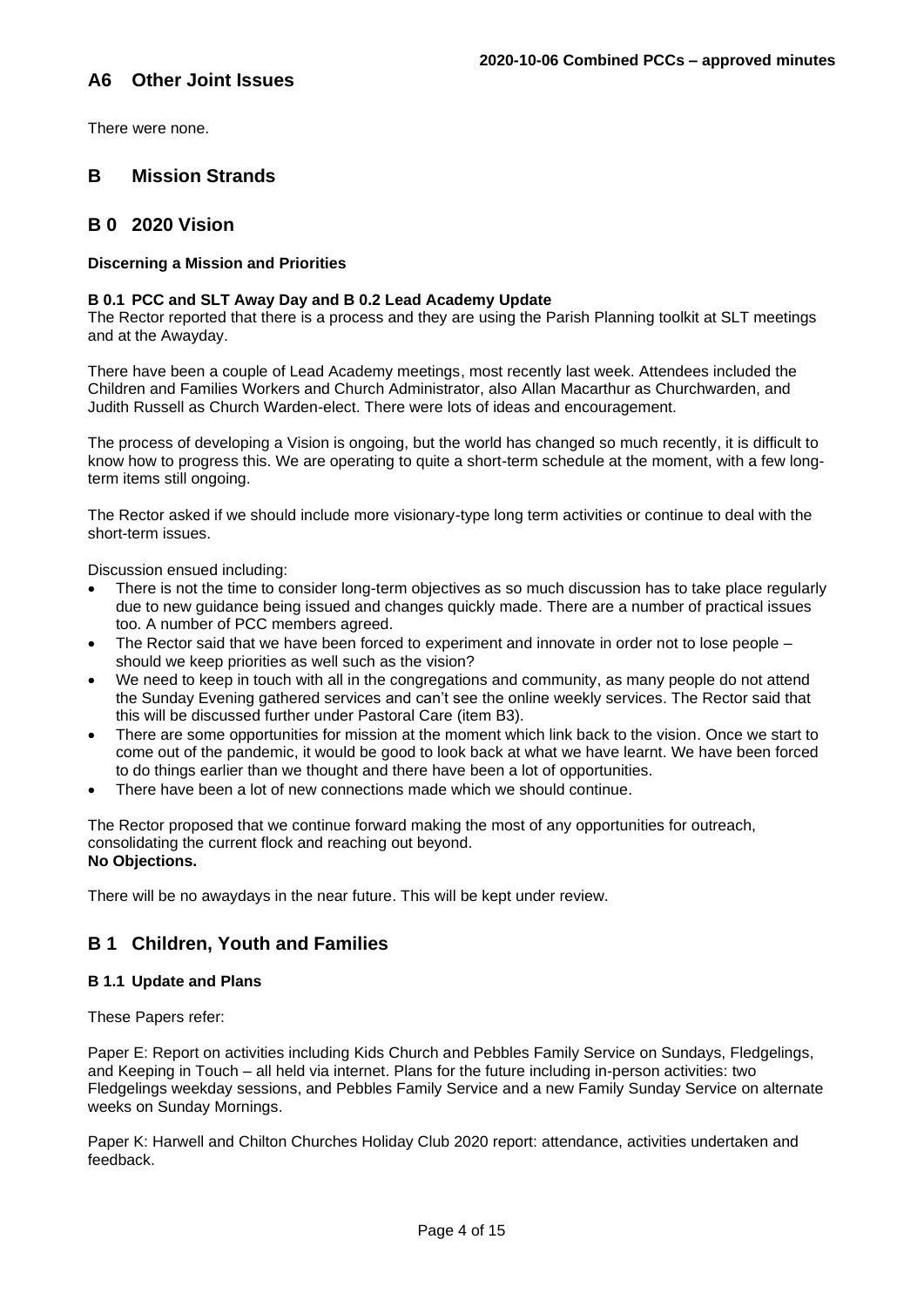### **Holiday Club**

Sarah Barrett thanked the PCCs for delegating the decision on whether Holiday Club took place to the Children and Families Workers.

### **Fledgelings Monday Session**

Sarah Barrett reported: The first in-person Fledgelings session at St Mathew's has taken place.There were two sessions of one hour each, 13 to 14 households attended, two of whom were new. It was really good with a lovely feel, everyone was glad to meet up again. There was a lot of positive feedback and over half have booked again for next Monday.

### **Fledgelings Wednesday Session**

Sarah Barrett and Melanie Shields have asked Chilton Parish Council if they could use the Community Room for a second session on Wednesdays, but it is not open for use at the moment. The Council offered the main Village Hall instead, but with the requirement that all of the doors must be kept open. This would not be suitable for toddlers and would be too cold.

So, the Children and Families Workers are proposing that the second session is also at St. Matthew's. A lot of attendees come from Chilton, and the venue would be a barrier to those who live at Chilton but have no transport. This would not be for the long term but would be sensible for now. St Matthew's is warm and airy and it gets people into the church building that do not attend services. The Rector had advised them to raise this proposal with the Combined PCCs.

The Rector added that this would be for the coming term, subject to the prevailing regulations.

Discussion ensued:

- It would be fine to have the Wednesday session at St. Matthew's. The Children and Families Workers are to be congratulated on the way that they have kept so many activities going these difficult times. There was considerable agreement to this.
- Any activity that is kept going is good, even if not in the ideal place.
- Tony Hughes said that there may be refurbishment work in St Matthew's during November (to repair the damage following the theft of lead roofing). He and the Children and Families Workers will liaise as required.
- The Children and Families workers have done a good job in keeping in touch with families during lockdown. Communications should be kept up so parents in Chilton do not feel deserted. Sarah Barrett said that they will phrase communications carefully to make it clear that this arrangement is not permanent and offer help with transport.
- There was some discussion of the capacity of St. Matthew's church and likely attendance it was thought that there would be sufficient room. There is a booking system in place for both sessions and priorities would be set so that families should not miss out.

### **B 1.2 Children and Families Workers' Employment and Greater Didcot Youthwork Trust and Youth / Secondary Schools Work**

The Rector reported that the CFWs' contracts end at the end of this calendar year. The Combined PCC has discussed this at previous meetings and we want to extend the contracts and both CFWs want to continue working for us.

The possibility of employing the CFWs via a local (yet to be established) Youth Work Trust was discussed at the July JPCC meeting and elsewhere: The Rector is in discussion with other local churches to apply for match funding from the Diocese and employ a youth worker. A bid has been submitted for £200,000 over 5 years for a Trust covering "Greater Didcot" – defined as the catchment area of the Didcot secondary schools. The Diocese is considering the application and will respond in November.

# **B 2 Evangelism and Discipleship of Adults**

# **B 2.1 Home Groups and Advent and Lent Central**

Paper O refers: Thanks to home group leaders, some home groups are continuing online and one in person socially distanced. Study material on prayer has been recommended.

No report on Advent and Lent Central.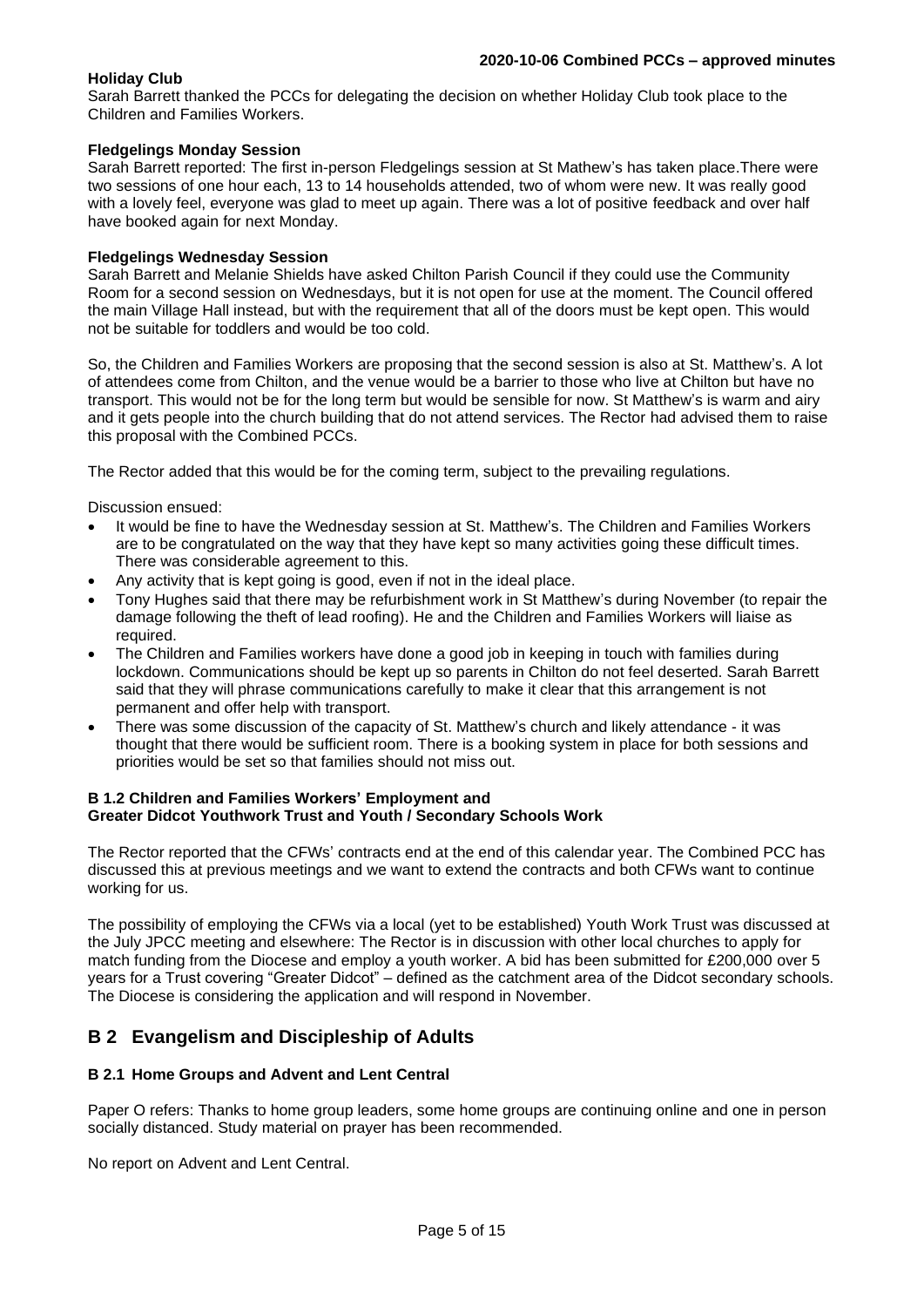# **B 2.3 Baptisms, Weddings and Funerals**

No report, see also item B3.

# **B 2.4 Alpha and Christianity Explored**

The Rector reported that an Alpha course has taken place and a Christianity Explored course is running now.

# **B 2.4 Responding to Financial Need**

# **B 2.4.1 Christians Against Poverty (CAP) Money Courses**

Sid Gale reported that there have not been any CAP courses recently. Liz Roberts was considering running a course aimed at those leaving for university but it did not run.

# **B 2.4.2 CAP Centre and B 2.4.3 Didcot Emergency Foodbank**

The Rector reported that these continue to operate and could potentially get busier in coming months.

### **B 2.5 Social and Community – Christmas Together**

Sid Gale stated that there will not be a Christmas Together this year as there was so much uncertainty over government Coronavirus guidelines about inviting people into your home. This has been tried with limited success but it is unlikely to work with gatherings limited to 6 people as most people have 6 people coming to Christmas dinner already.

Jane Woolley suggested that people could instead plate up a Christmas dinner and take these to those unable to prepare their own or unable to visit family. It could help them feel better.

Comments included:

- There was widespread support for this suggestion
- People visiting at least to the doorstep would be welcome.
- Other possibilities were discussed.
- Someone would be needed to coordinate it.
- We should check if other local organisations are organising anything similar.

The Rector said that he could check with Harwell Helpers and Chilton Mutual Aid Group. The Senior Leadership team could consider arrangements.

# **B 3 Pastoral Care**

Paper H refers: Visiting and staying in touch, Funerals and Bereavement care, Generation Gold Service, suggestion for middle age group.

# **B 3.1 Report**

Pam Rolls highlighted these points from the report:

#### **Visiting**

Pastoral Care is going on in a different way. Initially no visits took place and contact was by phone and email instead. Pam and Jan Radford kept in touch with the Generation Gold congregation. The Pastoral Care team kept in touch with the people that they had previously visited. More people are needed on the Harwell team including someone to lead the team. She would value the help; she has got people in mind to ask and it would be good for other people to be involved in recruitment.

#### **Bereavement Support**

There have been quite a few funerals and quite a lot of bereavement care.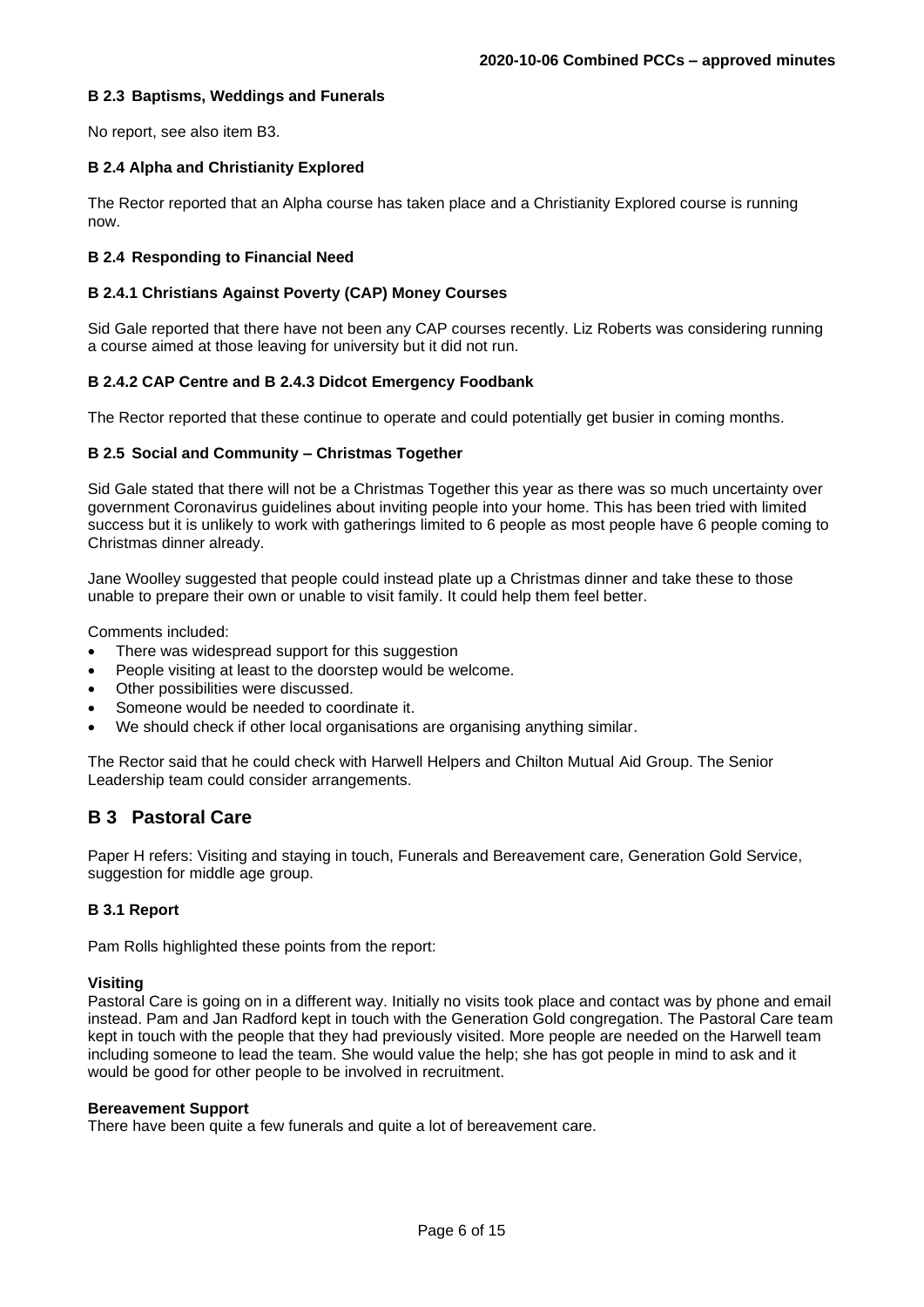# **Generation Gold**

Instead of a summer service, the team delivered teabags and a cream tea to those who usually attend. It was also an opportunity to visit people. There have been more opportunities to visit in recent weeks.

# **B 3.2 An overlooked demographic?**

This is a possible new area of Pastoral Care or ministry. Pam Rolls said that whilst the Children and Families workers are continuing to work hard to keep in touch with the children and families, and she and Jan Radford keep in touch with older people, she and Jan are sensing that there is an age gap in between who don't necessarily feel left out but do feel disconnected. We need to make sure people do not leave.

Jan Radford agreed and said that we have groups for older people, families and people on the PCC, but there is a group of people who are the quieter members of the churches, who are not necessarily cared for in the same way that some groups are and this really concerns her.

Discussion ensued:

- Pam Rolls and Jan Radford were thanked for their work on Generation Gold.
- There could be an opportunity for the Pastoral Care team to contact people outside the church family, those who are not church members or don't normally attend church but are isolated.
- People are not lacking pastoral care but spiritual guidance. Jan Radford said that Church services cater for families, young people and older people via Generation Gold or 8am Communion (pre-covid) but there is a group of people whose needs we are not really catering for. As PCCs we should think of the whole family of the church including those who are not young or old or those who do not see themselves as old.
- There is the option to phone in to Zoom meetings which people may find useful.
- Is this people in their 50s to 60s or people in their 20s or 30s with no children? These groups are catered for by online services and home groups. Church services are well done and people can access care for particular issues they have.

Pam Rolls said that this comes from people in their 50s and 60s – some may have some contact with Generation Gold, some are working, and some are in homegroups and get fellowship there. They may like spiritual guidance and to feel more connected. Jan Radford added that they should be recognised for the role that they play and we could feed fellowship and the offer of care into that. People are in pain as their needs are not being met. We are one family and everyone is as precious as everyone else.

It was suggested that any specific cases are discussed outside the meeting or are passed to Jan and Pam. It was stated that some had already been passed on.

#### **New Online Groups for Advent**

The Rector said that those that are in Home Groups are in a better position if they can meet in some form. There are some home groups that are not meeting, and we could encourage new online groups for a limited time between now and Christmas using a simple 40-minute meeting format with bible input. Those who do not go online could dial in.

The Rector said that this proposal links in to some Lead Academy ideas. Small groups are the way ahead and home groups are good when they work well. There is time to grow. The proposed meetings are simple and not onerous to run. In-depth theological knowledge is not needed. They are intended to give spiritual and emotional nurture, with some pastoral care. Any more significant care needs would be passed on to the Pastoral Care team or clergy or others as appropriate. These small groups are the first line - as he hopes the usual Home Groups are generally.

Discussion included these questions:

#### *Is there a danger of people relying on Home Groups for Church?*

The Rector replied not at the moment.There is always a danger that a group could spin out into a home church though this is not what he wants or encourages. We need to maintain a balance between the small groups and the centre - a dynamic centre and small groups with a degree of independence. This is a more pressing concern when there is less activity in the church building.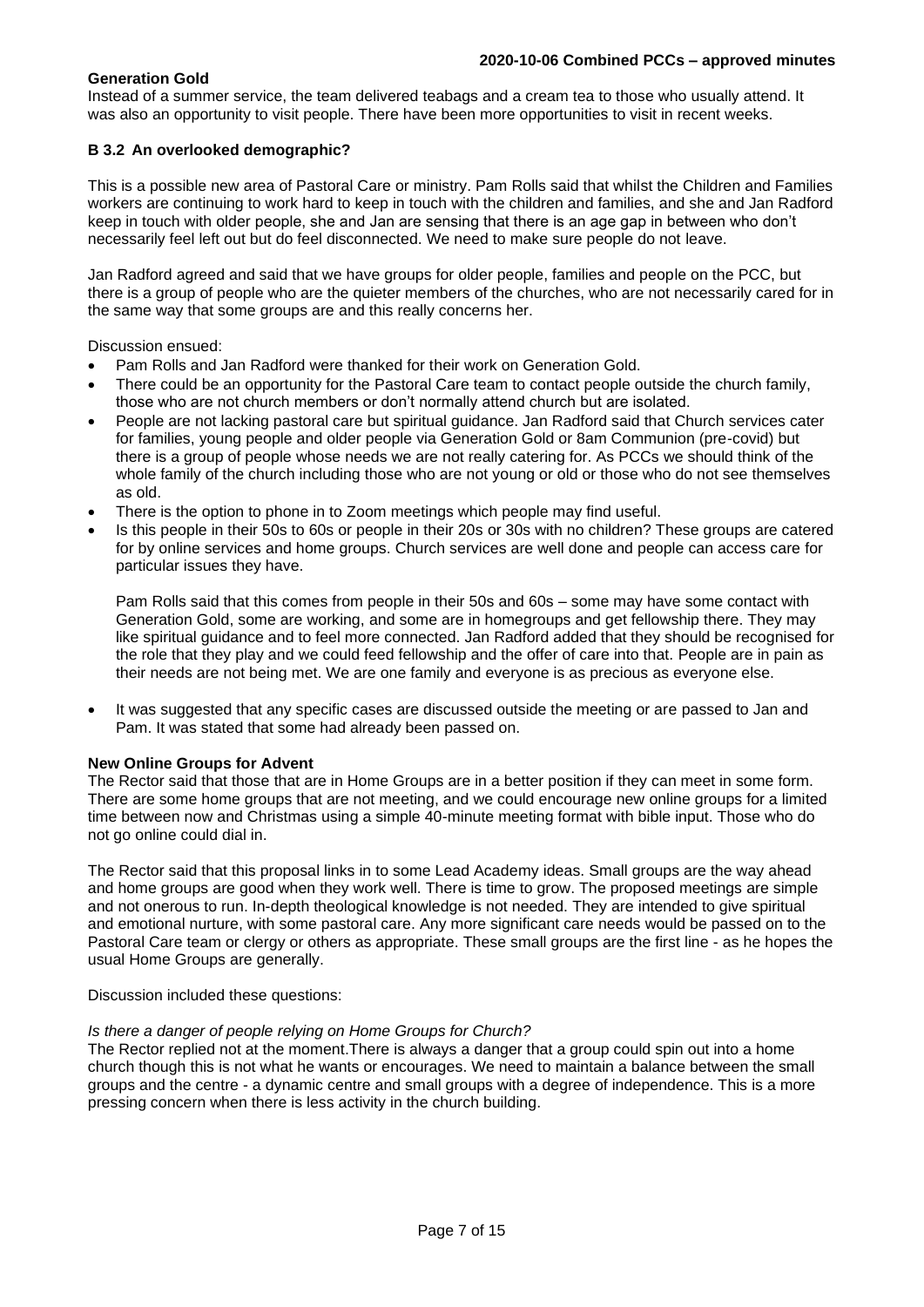#### **2020-10-06 Combined PCCs – approved minutes**

*There are a lot of Churches broadcasting online so there are plenty of alternative churches for people whose needs are not being met.*

Jan Radford said that part of the solution is to start hearing and listening to people's responses. As the Children and Families Workers and Generation Gold confirm, we can meet people's needs if we hear them in a non-judgemental way.

The Rector agreed that there are a lot of other churches out there. We can't compete with them all in terms of much of the content, and don't aim to. Our online services complement and reinforce what we do locally: We are local churches and our focus is to engage the people on our patch. We are not aiming to have the largest possible online congregation, or to have home groups that act independently. We should have both in-person and online services. We are fundamentally about relationships in the local community.

Pam Rolls said that any feedback and any other comments could be passed to them outside the meeting. They will meet with the Rector and discuss this further.

The Rector thanked everyone for the discussion. We can't meet everyone's needs but will definitely listen and think how best not just to minister to people's needs but be community as well. It is a two way process we minister to each other; we are not just a "service provider".

# **B 4 World Mission**

# **B 4.1 Update and Plans,**

# **B 4.2 Allocate World Missions Budget for 2020**

Paper D refers: 2020 draft Giving budgets to people and organisations, proposed by the World Mission Group.

Yvonne Sanderson of the WMG said that the paper was self-explanatory. It depends if the individual Parishes have the money to make the desired gifts.

The Harwell PCC Treasurer Phill Johnston said that he is waiting for the invoice for the roofing repairs to come through, then he would be in a better position to give an opinion.

The Chilton PCC Treasurer Stuart Gibson said that he has made calculations and Chilton will be £1000 short on covering the main budget items of Parish Share and insurance. Once these are covered, and the electricity and water bills are paid, then they can look at charity and mission giving. It is looking unlikely.

Stuart Gibson agreed that as there were no services, plated giving (from services) is lower as is general giving due to a couple of losses of donors.

The Rector said the Individual PCCs decide whether and how much to contribute.

It was suggested that the online services could have a stewardship request which may encourage giving.

The Rector has drafted a letter on stewardship and restricted gifts to send to parishioners. He would value prayers on this.

# **B 4.3 Proposed Albania Partnership**

The Rector said that the World Mission Group had investigated this mission and judged the people to be good partners. The draft giving budget includes an allocation to the people of the Albania Partnership.

# **B 5 Worship Services**

Paper L refers:

The Rector apologised for the late distribution of this paper. He summarised it as follows:

- Proposal for in-person Sunday evening adults services, the online pre-recorded services will continue.
- There have been a couple of experiments of live streaming services.
- Harvest and Remembrance proposals
- Advent plans The Churches will be decorated and open for Advent with collection of Toys on Sunday
- Trial of Zoom prayer groups on Saturday Mornings using the Church of England Daily Prayer liturgy.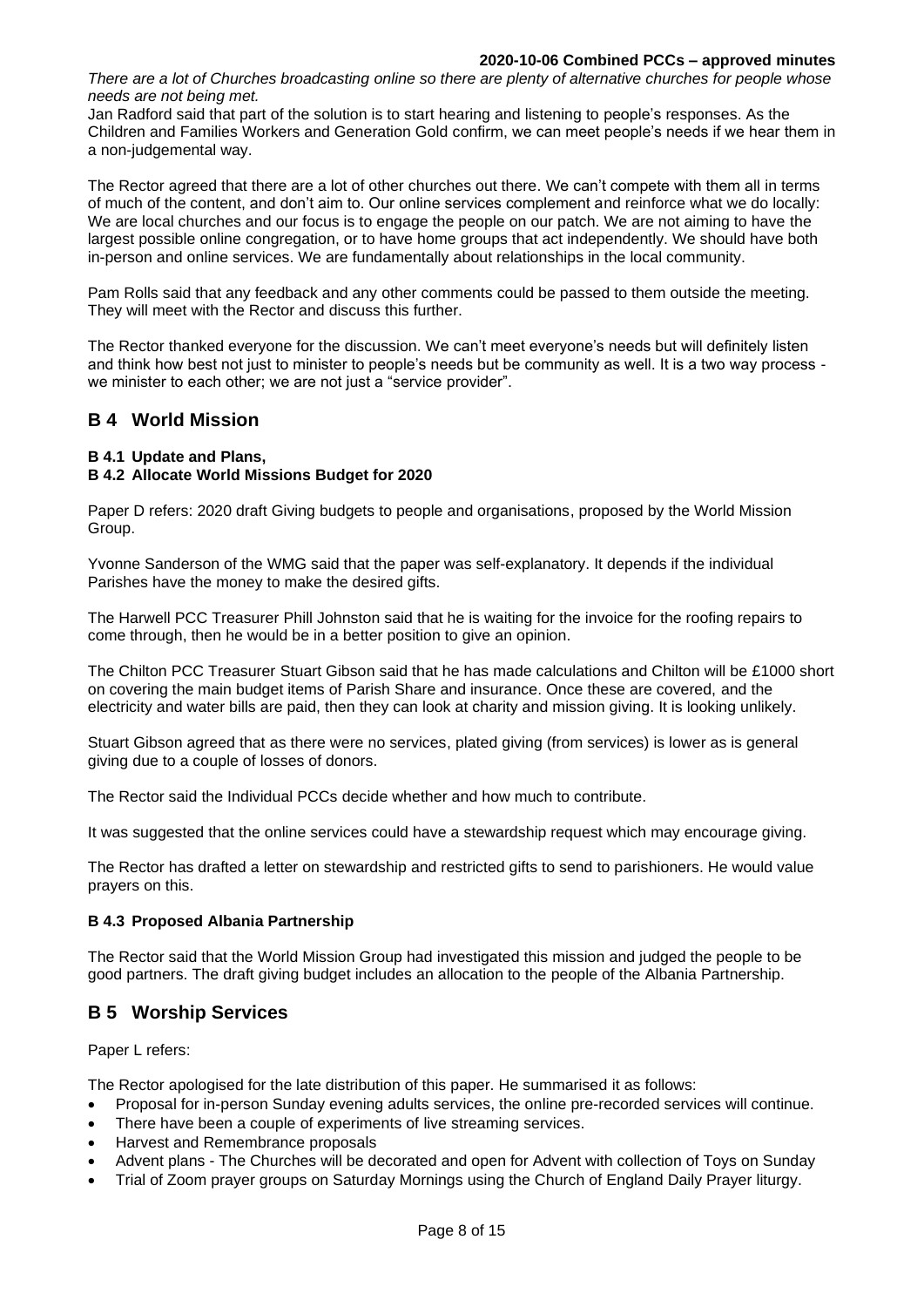• Trial of cell groups.

### **B 5.1 Sunday 10:30 am Family Provision**

Paper E last section refers in addition to paper L

**Proposal:** Trial of In Person "Family Sunday" Services and Pebbles Family Services on alternate weeks on Sunday Mornings.

Sarah Barrett presented this proposal:

#### **Background:**

During lockdown the Children and Families Workers have run a Kids Family Church service online on Sundays at 10:30am when they could not meet in person. It is aimed at children, but parents have stayed as well, some of whom do not usually come to church.

The proposal is to run two different in-person family service formats on alternate weeks at St. Matthew's Church, observing social distancing and other regulations including the rule of maximum 6 people of different households gathering:

#### **Pebbles Family Service**

To run either in church or outside depending on the weather. Socially-distanced family groups stay together for the duration of the service led 'from the front' and involving songs with actions, a talk, and craft-based activities.

#### **Family Sunday Service**

Families meet in family groups together briefly for a welcome, opening worship and prayer, then go into one of four groups: children, younger teens, older teens, adults (in groups of up to six with an overall facilitator).

Sarah Barrett answered questions:

- **Booking:** The CFWs have not asked people to book as St Matthew's should have enough room. Invitations have been sent to everyone in the CFW address book. The largest Pebbles Family Service was attended by 51 people outside, and St. Matthews can hold this number (in family groups). If more people start to attend the CFWs will introduce a booking system.
- **Location**: St. Matthew's was chosen because Chilton Village Hall is unsuitable and Chilton Church has a capacity of 43 people which is too small. It was suggested that when Pebbles Family Service was held in Chilton Village Hall, a lot of Harwell families were happy to attend too so hopefully this will work the other way.
- **Spacing:** There was some discussion of how groups could be spaced out within St Matthew's. The Rector said that the Children and Families Workers should liaise with the Harwell Church Wardens.
- **Attendance by unaccompanied adults**: A PCC member asked if adults would be welcome in the same way that children are welcome at adult-oriented services. Sarah Barrett replied that the CFWs are happy for anyone to attend Pebbles Family Service though it is aimed at families and has a family friendly ethos. She could not see a reason why adults could not attend Family Sundays, e.g., for the opening worship and prayer. Sarah Barrett and others said that restrictions on space and numbers may be a concern. It was suggested that they monitor attendance at the first couple of services before making a wider invitation. The proposed 8am Communion would give adults the opportunity of attending church instead.

Sarah Barrett said that she wanted to make clear that the Children and Families Workers were not setting out to take over this time on a Sunday at St. Matthew's on a permanent basis. Maintaining connections is important and parents and possibly other members of the congregation would appreciate in-person services.

The Rector thanked Sarah for her report.

# **B 5.2 Evening Service**

#### **Change of Service Time for the Winter Months**

The Rector said that he and Pam Rolls were suggesting that the 6pm in-person Evening Prayer service was moved to 5pm due to the darker and colder winter evenings. The service is attended by older folk who may not be happy attending in the dark.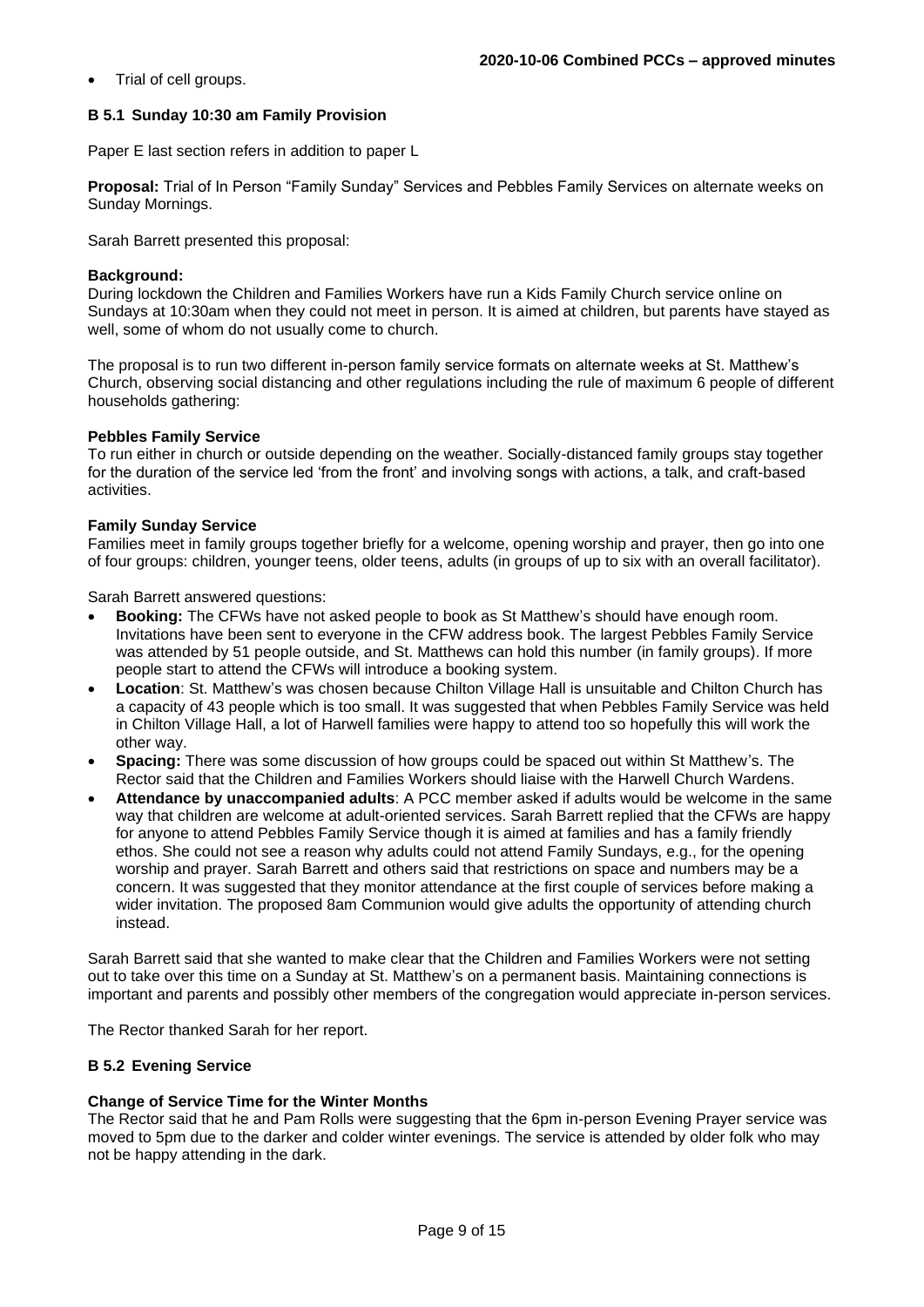Discussion ensued:

- A number of PCC members said that the service would need to be moved back to 4pm or 3pm to allow attendees to get back home in daylight in mid-winter, so it should be kept at 6pm.
- We could try 5pm and monitor comments and attendance.
- If the service is moved earlier than 6pm, it would be difficult for the Church Wardens to fit their own activities around it.
- Many people attend evening services. There has not been any big decline in attendance during the winter months in previous years.

The Rector said that there was a consensus for keeping the service at 6pm. **No Objections.**

#### **Doors and Heating at Evening Services**

There was some discussion of the requirement for church doors to be left open for added ventilation, versus people's comfort now the weather is getting colder, and if heating should be used before or during services.

At Harwell the door is left open until the congregation starts to get cold. It was stated that St Matthew's is a large building with a high air throughput even with the doors closed.

The heater at Chilton is a blower which could circulate viruses so cannot be used during services. It could be put on before services.

The Rector said that we should check the guidance then leave this to the Church Wardens to decide. **No Objections.**

### **B 5.3 Live Streaming Services**

The Rector reported that a trial of live streaming a service had taken place. It could be an option in future. One possibility is to have the main weekly online service generated from a live service rather than prerecorded, or a mixture of pre-recorded and live streaming. This would be stored online so it could be viewed later as "catch-up".

Allan Macarthur said that there were some in-church technical problems but they were not streaming problems. It all worked. It could be done for special services.

The technical part is one aspect. Another is how people who are leading and teaching connect concurrently with people in church and those online (who may have a different experience). Also, how connected or not viewers feel to what is happening in church. There are several options such as: a mix of pre-recorded and live, or hosting live with the chance to ask questions or interact. A Zoom coffee is another option.

The Rector thanked Allan for his work and solving all of the considerable technical challenges to get the church online and working with Deborah Evans to compile the weekly online services. It is extremely useful to have Allan's expertise available to advise and evaluate suggestions.

Allan Macarthur said that Jane Woolley had put him in touch with a Harwell resident who films live events for Oxford University in case we would like to call upon that expertise.

The Rector said that other churches have a large number of variations of services, which we could adapt to our context. We could stream a Christmas service for example, but probably not routine services. The Annual Parochial Church Meetings are a different format and will be streamed. This experience and other ideas could feed in to decisions about what we could or should do.

Gordon Gill said that recent research on online services showed that the attention span of gathered congregations is longer than those viewing at home. Shorter, pre-recorded, online services are better; if they are over an hour you start to lose people at home. The research recommends keeping online and gathered services separate.

It was stated that the Diocese has an online Communion service lasting 50 minutes. Each service is watched by an average of 3000 people. The Bishop has recommended that it is continued indefinitely as it is reaching people who never attend church.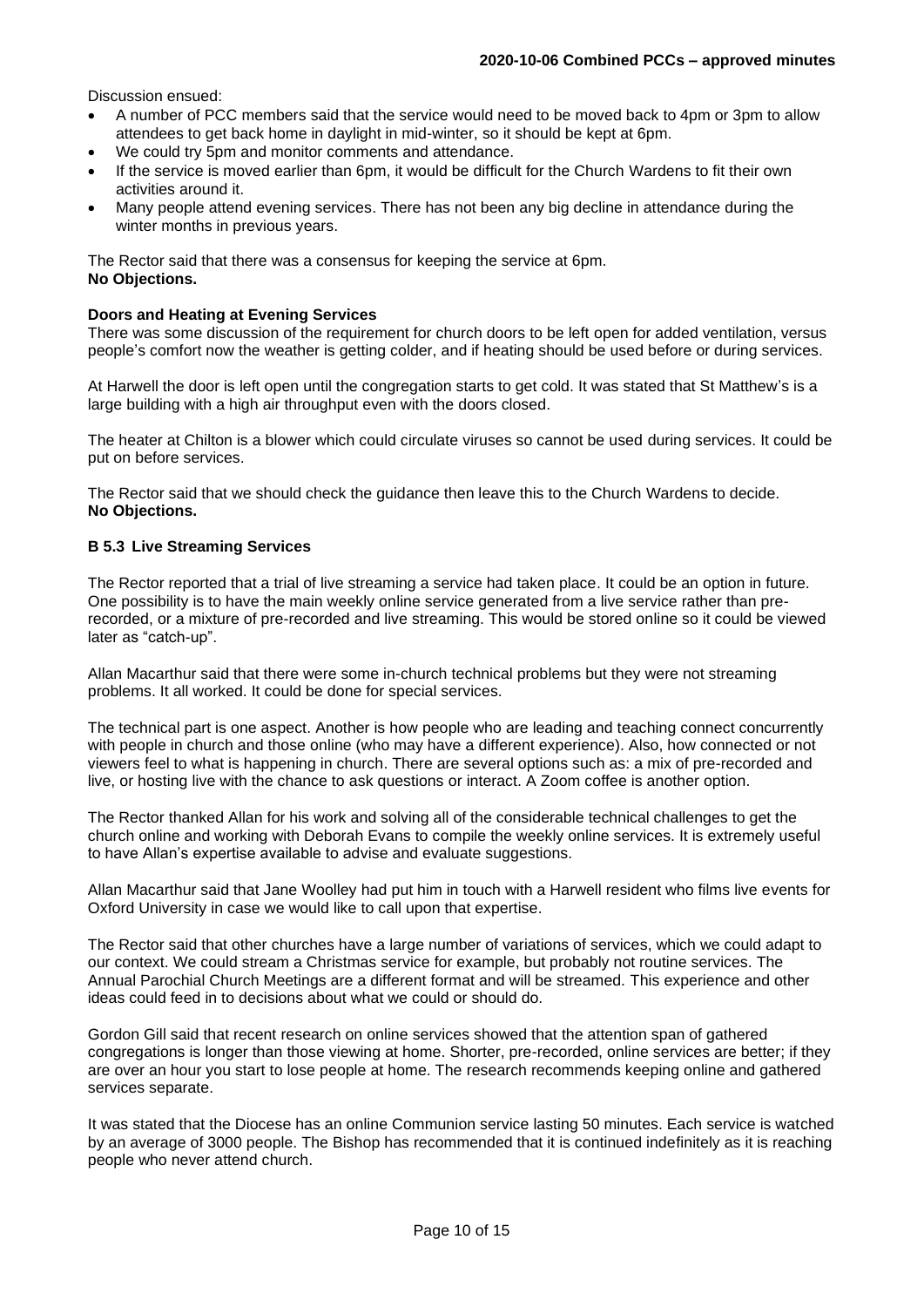Jan Radford said that we should communicate more widely about these services as more people are viewing them than we see at church.

The Rector said that there will be a printed Broadsheet shortly which includes these services. They are also advertised in the Chilton Chronicle, Harwell News and local Facebook pages.

#### **B 5.4 Trial of On-Line Morning Prayer Meeting.**

The Rector described this trial and answered questions: It is envisaged to be at 8:30am on Saturday mornings for half an hour. It would use the Church of England Morning Prayer readings and prayers, then a time of open intercessions with suggested topics.

It would be online using Zoom, with a small number in person with social distancing at St. Matthew's so those who are not online can attend.

#### **B 5.5 Special Occasions**

#### **Harvest Festival**

The Rector confirmed that the churches will be open from  $17<sup>th</sup>$  to  $25<sup>th</sup>$  October to drop in donations of food and look at the flowers.

### **Remembrance Sunday 8 th November.**

The Rector said that there will be a small commemoration at the Commonwealth War Graves in Harwell Cemetery, to avoid social distancing issues if people gather on the High Street. Social distancing will be observed and it will be live streamed. Peter Cox added that plans are under discussion with the Royal British Legion Harwell Branch and the Parish Council. It will be limited to 6 people to comply with current restrictions.

There will also be a socially distanced commemoration at Chilton Churchyard with the option of being followed by people going into and out of the church past the War Memorial. Pam Rolls suggested that the placing of the wreath at the War Memorial in Chilton Church could be recorded and put in the online service for that Sunday. The Rector agreed.

#### **B 5.6 Holy Communion Service 8am**

The Rector has discussed with Pam Rolls having a Communion service at 8am. They are going to try having Communion in the evening service on 1<sup>st</sup> November at All Saints' and on 8<sup>th</sup> November at St. Matthew's. It will be in one kind (bread only) which they think can be done with social distancing. This will be discussed with the Church Wardens. He asked for comments on the 8am proposal.

Comments included:

- There is quite a lot going on already to prepare the online services and other activities.
- The people that attend at 8am do usually attend the evening service.
- It would be good to have communion one once a month at each church.
- There are some people who do not attend other services.
- We should complete the trials of other formats and options for the evening service, then try this after Christmas.
- The Rector said that we should try to engage with those who attend the 8am service regularly as some may be shielding after Christmas.

The Rector said that he was inclined to agree that we should consolidate what we are currently doing, but keep this option open.

# **No Objections.**

#### **B 5.7 Hours of Opening of the Church Buildings.**

This was raised as the evenings are darker and usually the churches are closed earlier. There was some discussion and there was general agreement from the Chilton PCC members to close All Saints' at dusk. The opening times of St Mathew's was mentioned briefly.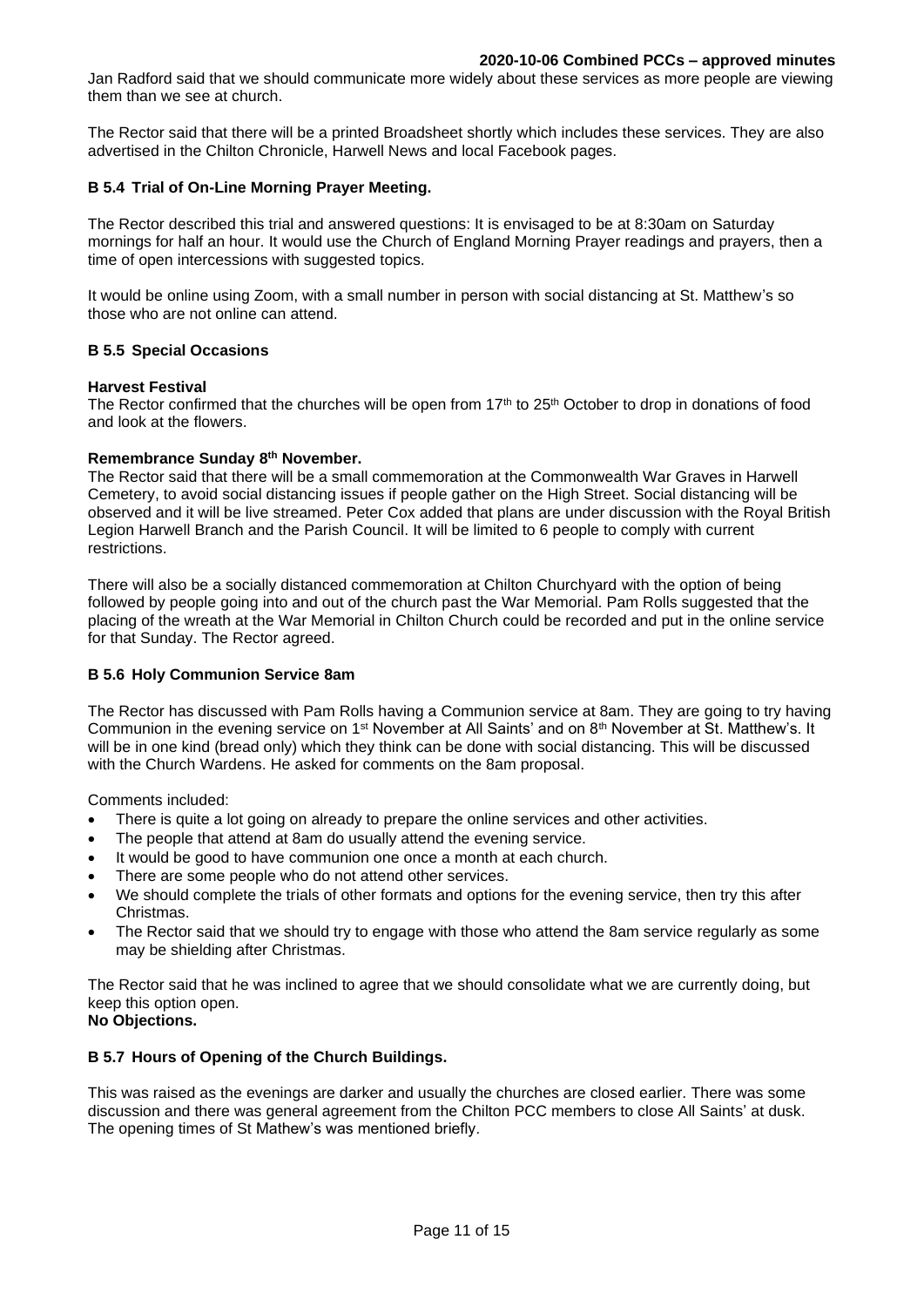# **C 1 Communications and Operations**

The Rector reported:

# **C 1.1 Update and Plans**

The next edition of the Broadsheet is with the printer. The Church Administrator Deborah Evans will be liaising with the Broadsheet distributors over the next week with a view to getting it distributed next weekend.

### **C 1.2 General Data Protection Regulation (GDPR)**

The Benefice is practically compliant with the main parts of the regulations. It will be an ongoing work to maintain compliance.

#### **C 1.3 Data Protection Policy**

There has been some discussion with Chris Pollard over this. It has been started but further work has been deferred.

# **C 2 Stewardship and Finances**

### **C 2.1 Update and C 2.2 Benefice Share – 2019 Thanks and 2020 / 2021 Plans**

Paper A refers: The Rector said that this is an email of thanks for last year's contribution from the Archdeacon of Dorchester on behalf of Bishop Colin, Assistant Archdeacon David and himself. The Diocesan finances are not in a great state and we are encouraged to pay all our share this year and next year.

The Chilton Treasurer said that he and the Harwell Treasurer had received an email from the Deanery outlining what was expected from us next year. The Treasurers have responded that they are committed to try to meet the share but it is difficult to judge if it is feasible. Hopefully after the Giving Day at the end of October we will have enough to pay the share and make a good start to the next year. We have responded positively that this is our aim.

The Harwell Treasurer said that he echoed what the Chilton Treasurer had said, that it is certainly our intention to meet what we are being asked for, though planned giving and plated alms are down.

The Chilton Treasurer said that the Parish share is lower this year by about £4,000 to £5,000 between both parishes. The Harwell Treasurer said that even with that we may struggle to meet the share if things continue as they are now.

Gordon Gill said that the Diocese is monitoring the situation with Parishes as many are using their reserves this year, so next year is unknown. The Diocese may look at the number of clergy posts and cutting back on staff costs. Our Diocese is in a better position than most dioceses - others are already making clergy redundant.

He confirmed that the Bishop is still committed to going ahead with the Development Grants.

If we meet this year's share then the Deanery will get a £13,000 rebate to put back towards those churches that are struggling. Next year will be tough.

# **C 3 Safeguarding**

# **C 3.1 Update and Plans**

No report.

# **C 3.2 Safeguarding Policy and C3.3 Social Media Policy**

These Papers refer: Paper I: Safeguarding Policy Paper J: Social Media Policy

The Rector said that we need to re-adopt these policies annually. The Secretary said that the policies are the same as last year.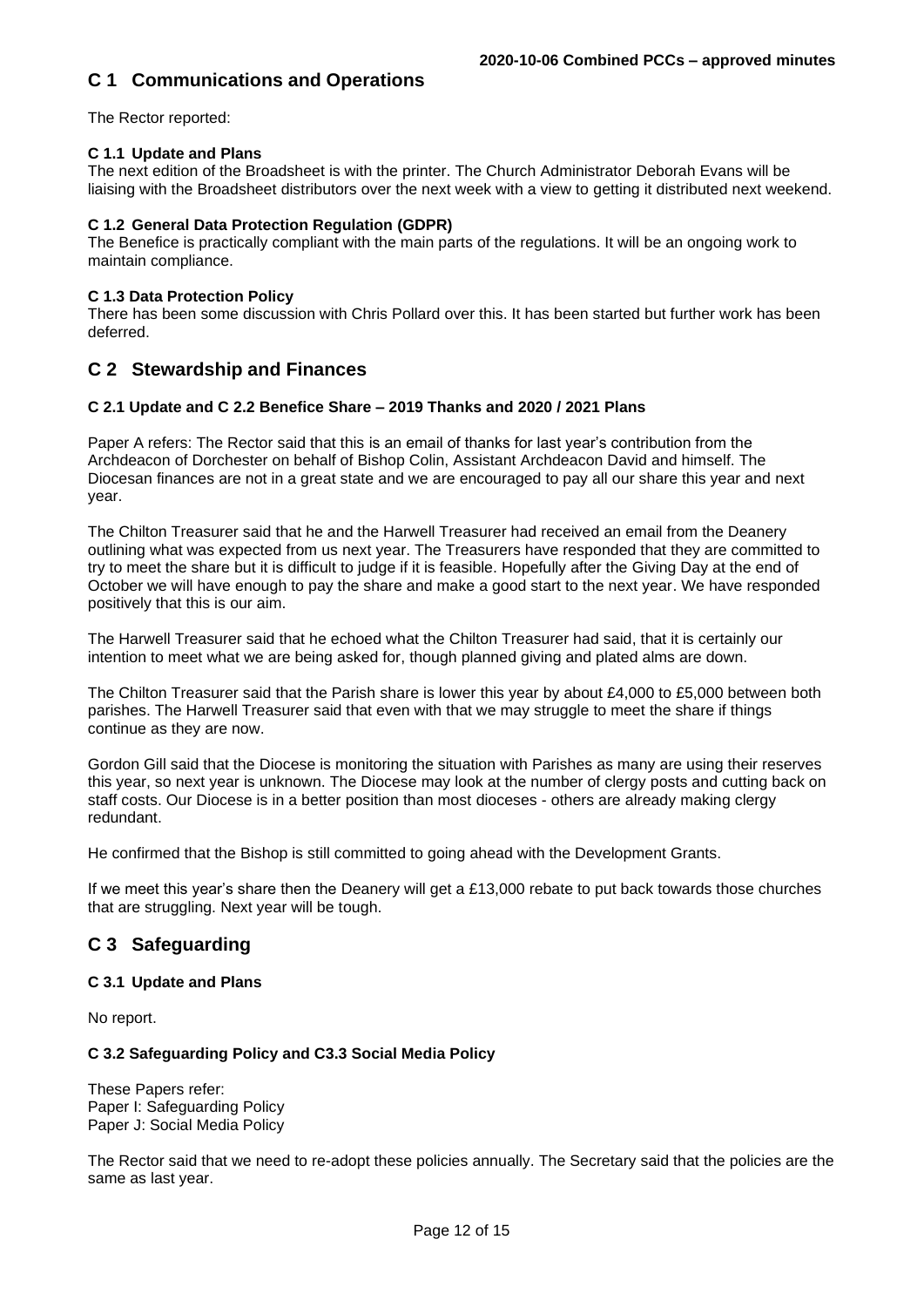| <b>Resolution</b> | To readopt the Safeguarding Policy in Paper I |                 |   |                               |              |
|-------------------|-----------------------------------------------|-----------------|---|-------------------------------|--------------|
| <b>Proposed</b>   | Rector                                        | <b>Seconded</b> | ٠ | <b>Passed by<br/>the JPCC</b> | Unanimously. |

| <b>Resolution</b> | To readopt the Social Media Policy in Paper J |                 |   |                               |              |
|-------------------|-----------------------------------------------|-----------------|---|-------------------------------|--------------|
| <b>Proposed</b>   | Rector                                        | <b>Seconded</b> | ۰ | <b>Passed by<br/>the JPCC</b> | Unanimously. |

The Rector added that policies are only worth anything if they are adopted and implemented. Our churches are in good order with Safeguarding and Pastoral Care. It is necessary to monitor Social Media closely. It is quite a challenge.

It was stated that the Church Wardens need to sign the Safeguarding Policy, then scan it in, and send a copy to the Diocesan Safeguarding Officer. Copies of the policy need to be displayed in each of the church porches.

| <b>ACTION:</b> | Churchwardens to sign policy                                |
|----------------|-------------------------------------------------------------|
|                | Rector to send a copy to the Diocesan Safeguarding Officer. |
|                | Copy to be displayed in Church Porches                      |
|                |                                                             |

# **C 3.3 Data Protection Policy**

See item C 1.3.

# **C 4 Staffing and Leadership**

# **C 4.1 Update and Plans**

The Rector reported that Children and Families Workers and the Youth Work Trust have been mentioned already under item B1.2.

Church Administrator Vicky Johnston is currently due to return to work in January following maternity leave. Deborah Evans has said that she has enjoyed her time with us and is sad to leave now. She is looking for alternative employment.

#### **C 4.2 Employment Committee**

Hazel Benton reported that the Employment Committee has not met recently because it has not needed to.

Hazel Benton said that the next step is Vicky Johnston's return to work.

Hazel Benton reminded the meeting that the Children and Families Workers could move to the Youth Work Trust and consideration is ongoing regarding if this should be under "Transfer of Undertakings (Protection of Employment) regulations" (TUPE).

There was a short discussion about the renewal of the CFWs' contract when their employer may be changing and whether redundancy payments are required.

Hazel Benton said that she would consult further on this. There are a couple of people on the Employment Group involved with employment who could advise.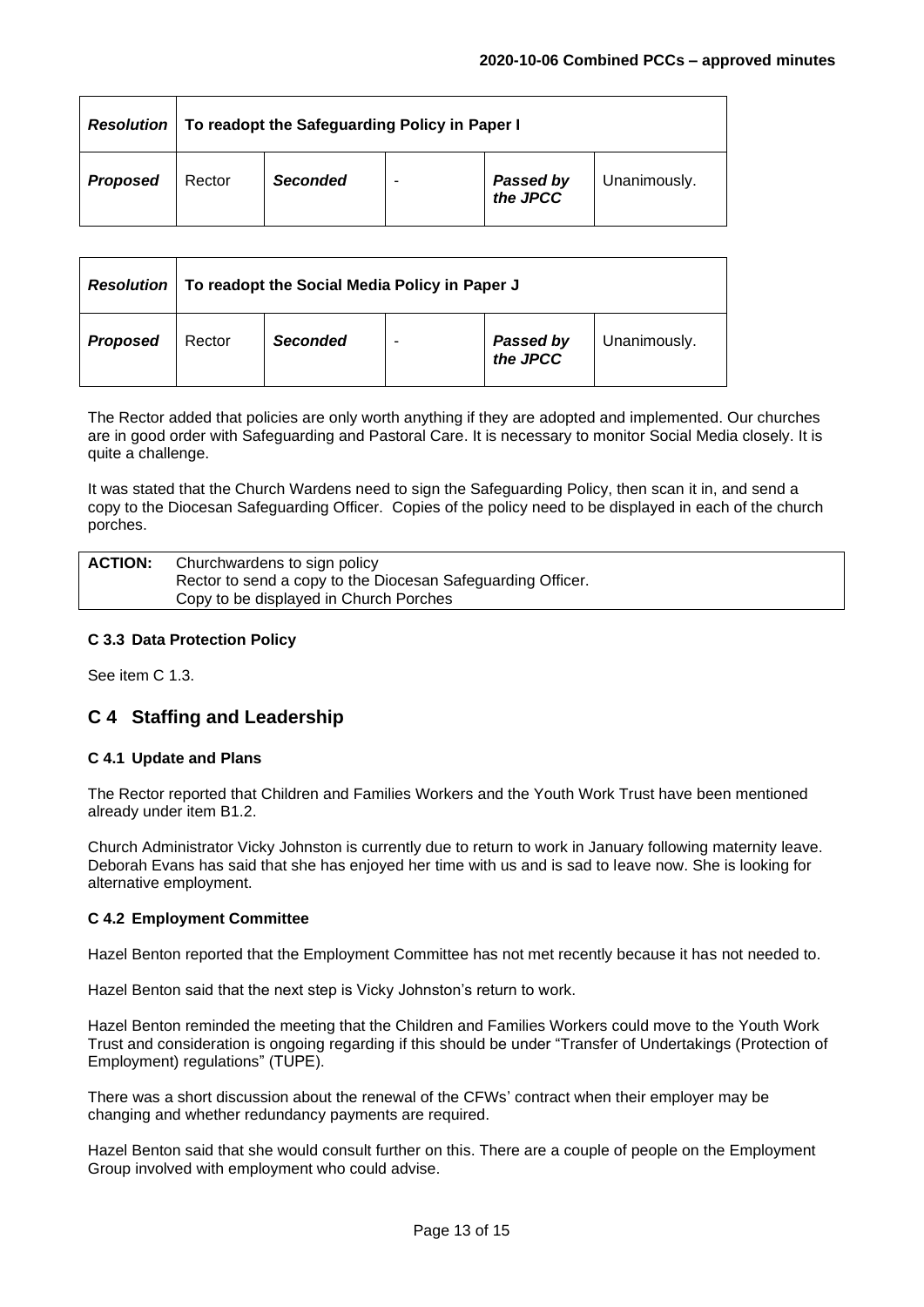### **C 4.3 Permission to Assist at Communion**

The Rector said that this is not a pressing issue and has been deferred to a future meeting.

# **C 5 Wider Church**

#### **C 5.1 Deanery and Diocesan Synod**

The Rector said that as the General Meetings and APCMs are taking place the synods are not especially active.

Gordon Gill said that the synods are not especially busy as the terms of office of the synod members finished at the end of June and they are waiting for the APCMs to elect the Synod.

The Rector asked that any nominations for either synod are passed to him. Deanery Synod representatives are due to be elected for a 3 year term at the APCM. Jane Woolley reported that she already has nomination forms for Sid Gale and Gordon Gill for Deanery Synod from April.

#### **C 5.2 Great Western Park and Valley Park**

The Rector reported that Great Western Park had not yet become a Conventional District but this is expected to happen soon.

#### **New Curacy for Valley Park and New Communities.**

The Rector reported on this and answered questions.

Bishop Colin has launched a new initiative to have a Curate to work in Valley Park, reporting to Andy Lord (vicar of All Saint's Didcot and Bishop's Advisor on Didcot Garden Town), though it should be noted that most of Valley Park is to be in Harwell Parish. The Bishop is consulting on securing the funding and has found rent-free accommodation. There is a candidate for the role. They will start in June 2021 with a focus on the new communities in Didcot as there is uncertainty on when building will start in Valley Park. The Rector is being kept informed.

Gordon Gill had received the same information and added that curacies are typically for 3 or 4 years. It would cover Didcot developments and Valley Park including parts of different deaneries.

A PCC member said that building houses in the North East Ladygrove development in Didcot would commence soon whereas Valley Park houses would be built much later – it was some years before work started on Great Western Park, so it would be more sense for the Curacy to cover the new developments in Didcot rather than Valley Park specifically.

Gordon Gill said that the original plan was for a mixed-mode curate across the Deanery including Wallingford. The North East Ladygrove development is growing rapidly, but the Ladygrove Church meets in schools which is currently not permitted and it is difficult to know when it will be.

The Rector said that North East Didcot development is attached to Hugh Borman vicar of Ladygrove church. The Parish borders may need redrawing in time. Gordon Gill said that this arrangement was made two years ago and vicarage may / has moved in line with needs.

# **C6 Any Other Business**

#### **C 6.1 Amended Baptism, Weddings and Funerals Report**

Paper B refers.

The Rector said this was an amended version of the report given at the start of the year. This is the first meeting since then where it could be presented. The figures for number of cremations and burials for All Saints had been corrected.

# **C 6.2 Environment – Energy Supplier and Single Use Plastic**

Alex Reich introduced this item: